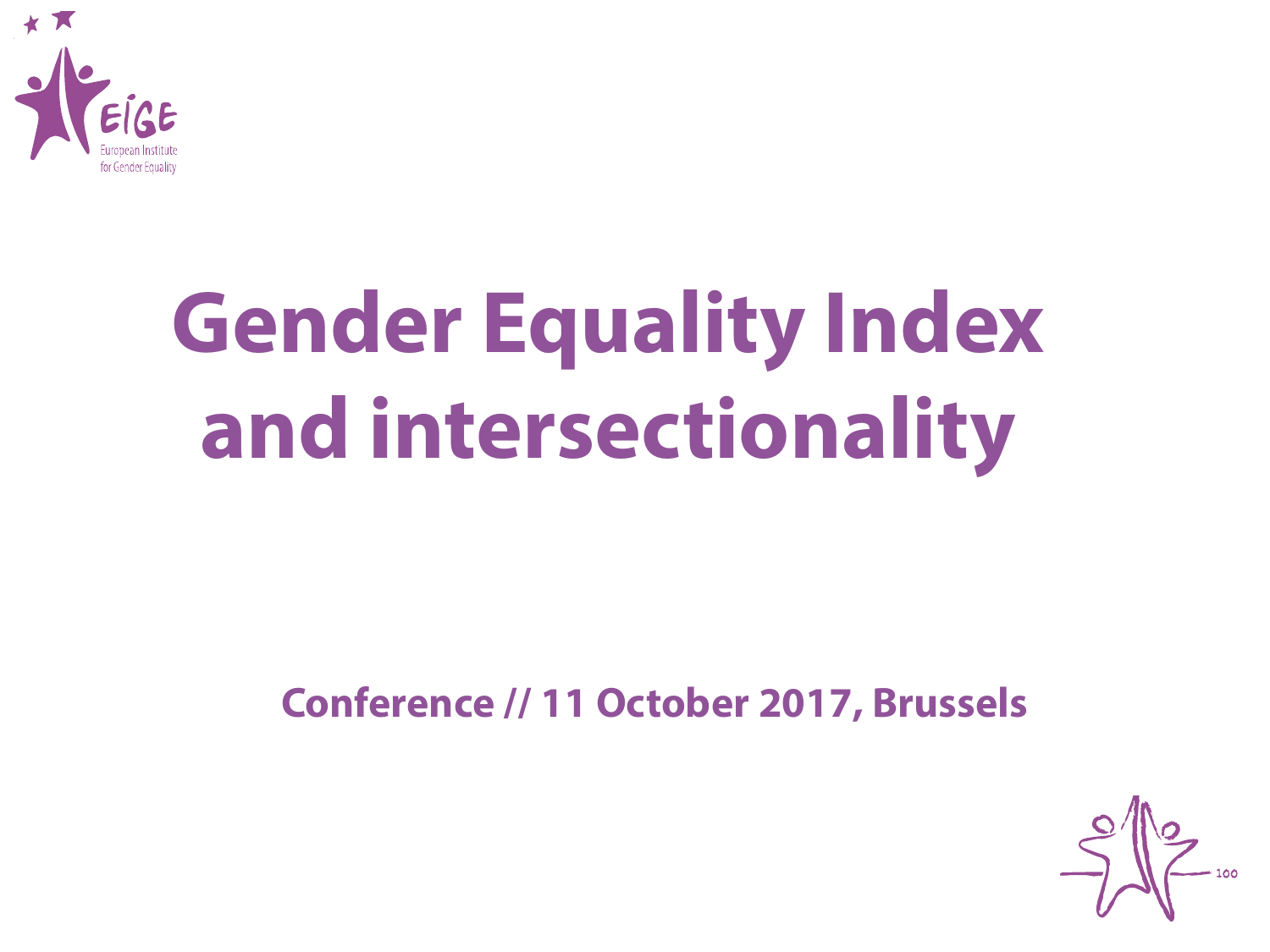

# **What is intersectionality?**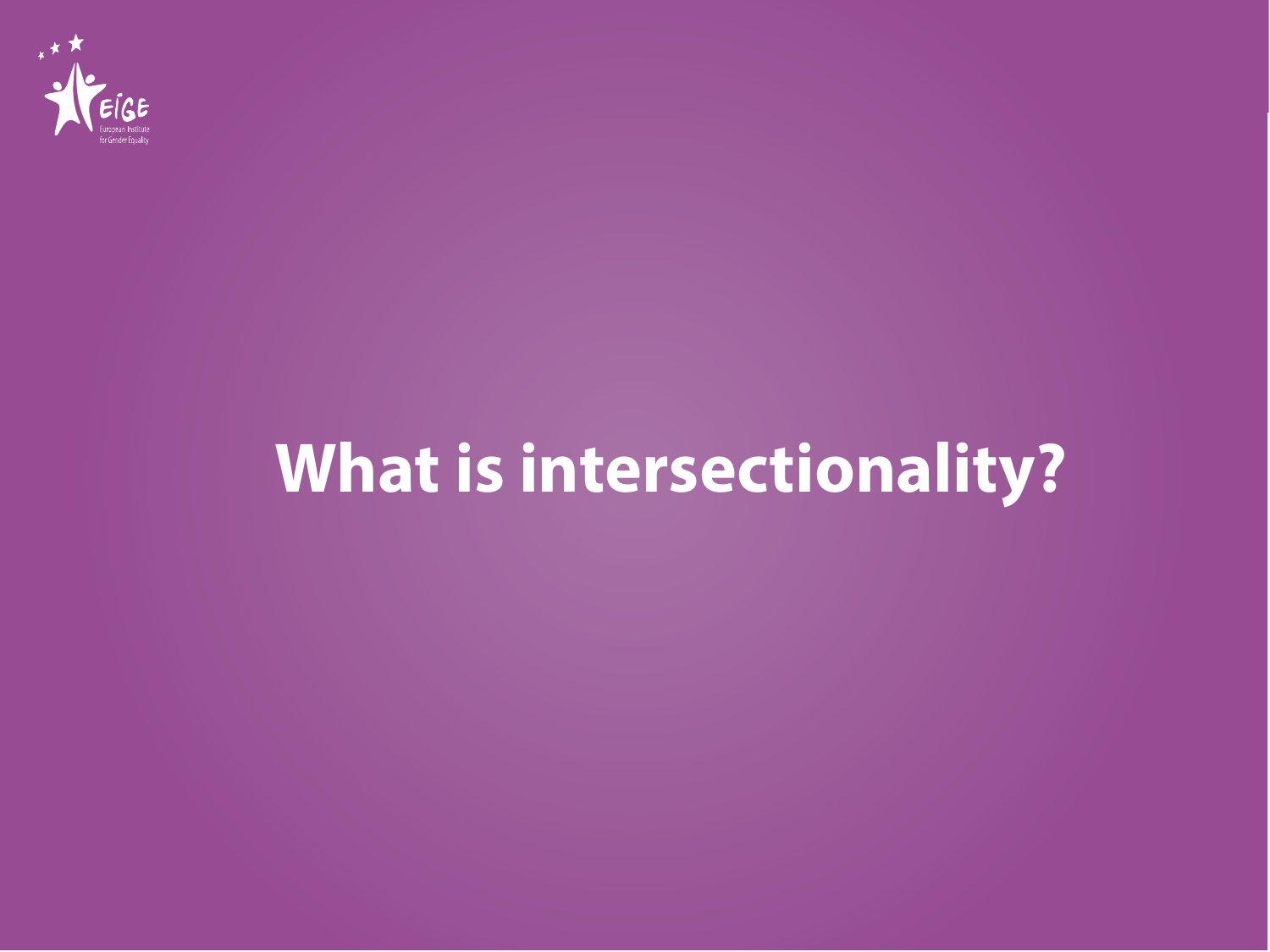scotland wales northern ireland education society law

#### = prowse all sections

#### Countryfile's Miriam O'Reilly wins BBC ageism claim

Former presenter of BBC1 rural affairs show succeeds in ageism and victimisation complaints, but not sexism claim

How the mud flew over Countryfile Miriam O'Reilly case: winners and losers Read the O'Reilly tribunal judgment in full (pdf)



Countryfile's Miriam O'Reilly: won age discrimination complaint against the BBC. Photograph: BBC

Former BBC presenter Miriam O'Reilly has won her case for age discrimination against the corporation after she was dropped from BBC1's rural affairs show,  $Constrbola$ 

#### **Most popular**



**Richard Thaler wins** 2017 Nobel prize in economics - business live



Inside the CIA's black site torture room



Dove apologises for ad showing black woman turning into white one



Meet Kim Yo-jong, the sister who is the brains behind Kim Jong-un's image



 $II$ <sub>am</sub>  $II$ <sub>a</sub> $II$ <sub>a</sub> $I$ <sub>a</sub> $I$ <sub>a</sub> $I$ <sub>a</sub> $I$ <sub>a</sub> $I$ <sub>a</sub> $I$ <sub>a</sub> $I$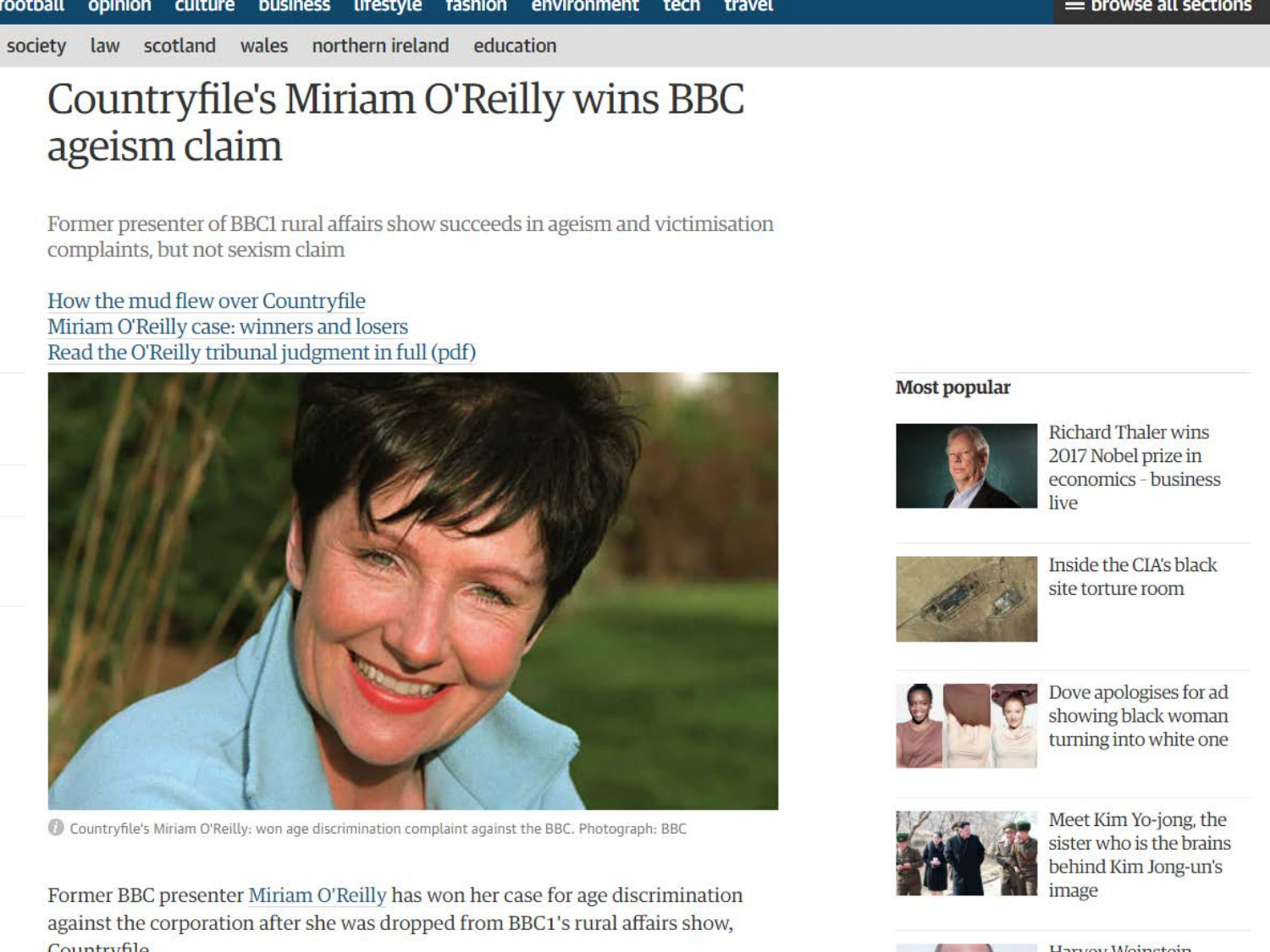



### **Intersections covered by the Gender Equality Index**



**GENDER + Age Country of birth Dis/ability Parenthood and family type Gender gaps Level of education**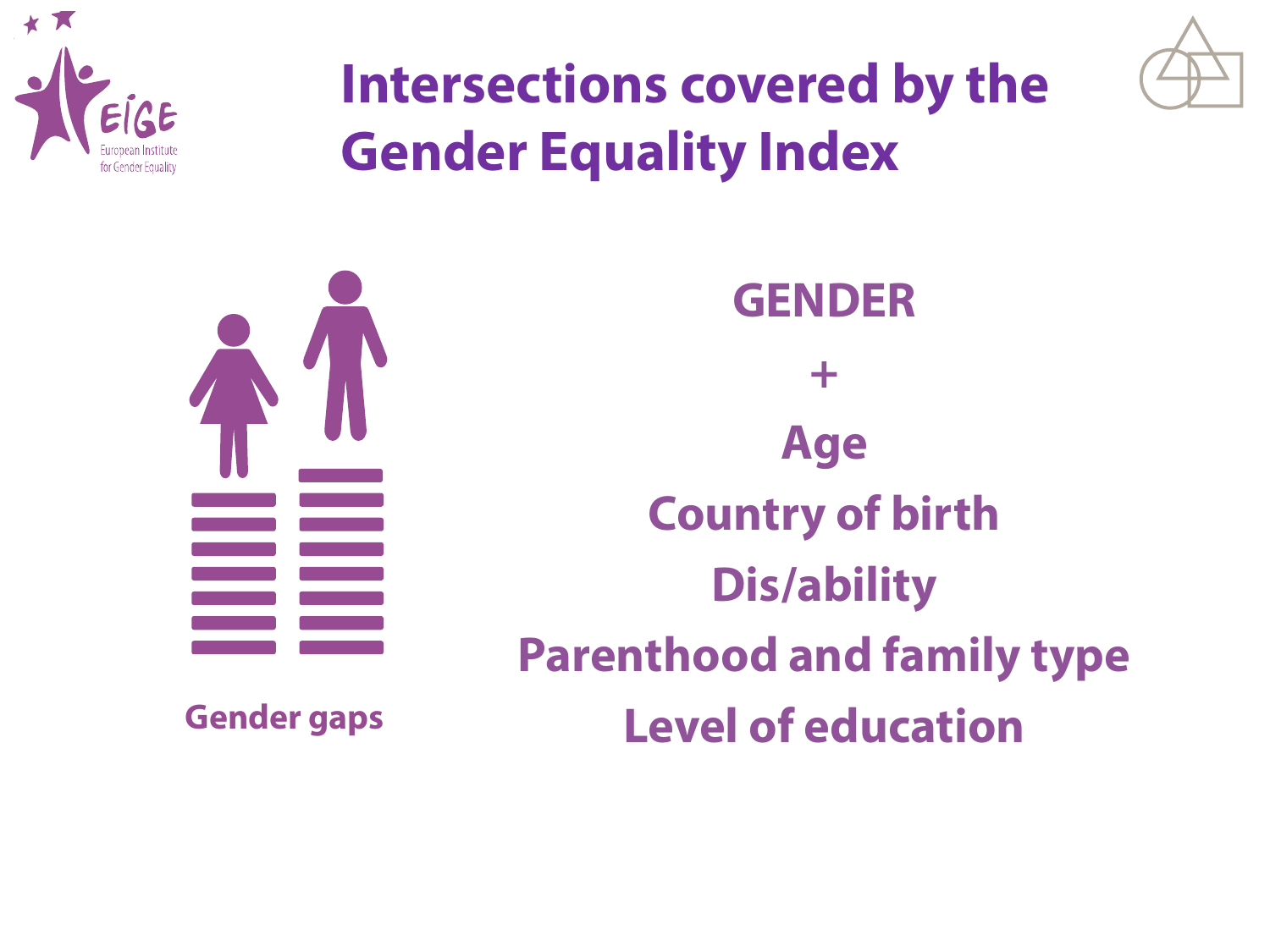

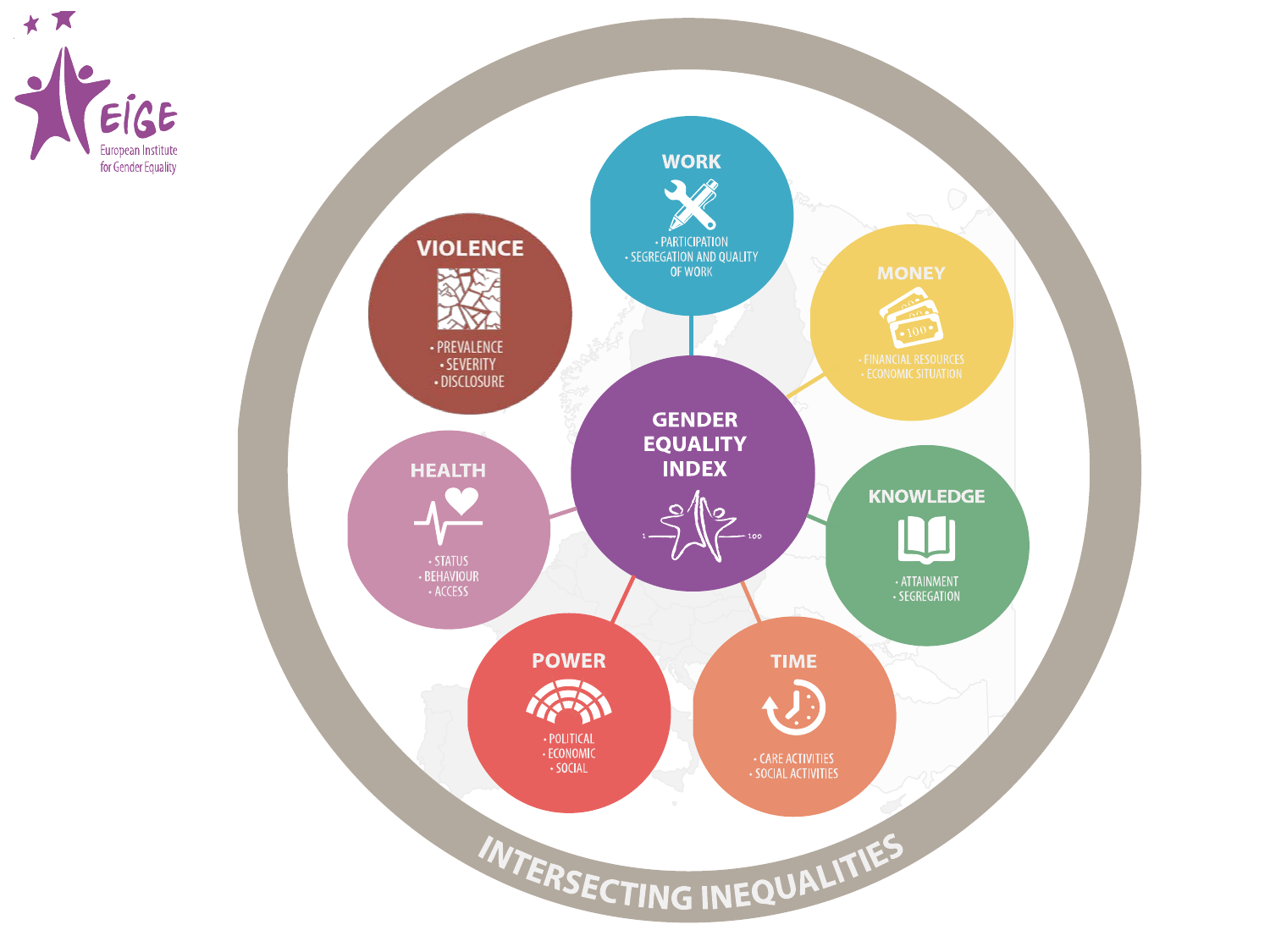

# **Daily care depends on gender and family composition**



Living alone **Couple without Couple Couple with Couple Action**Lone **children**

**Couple with children**

**parents**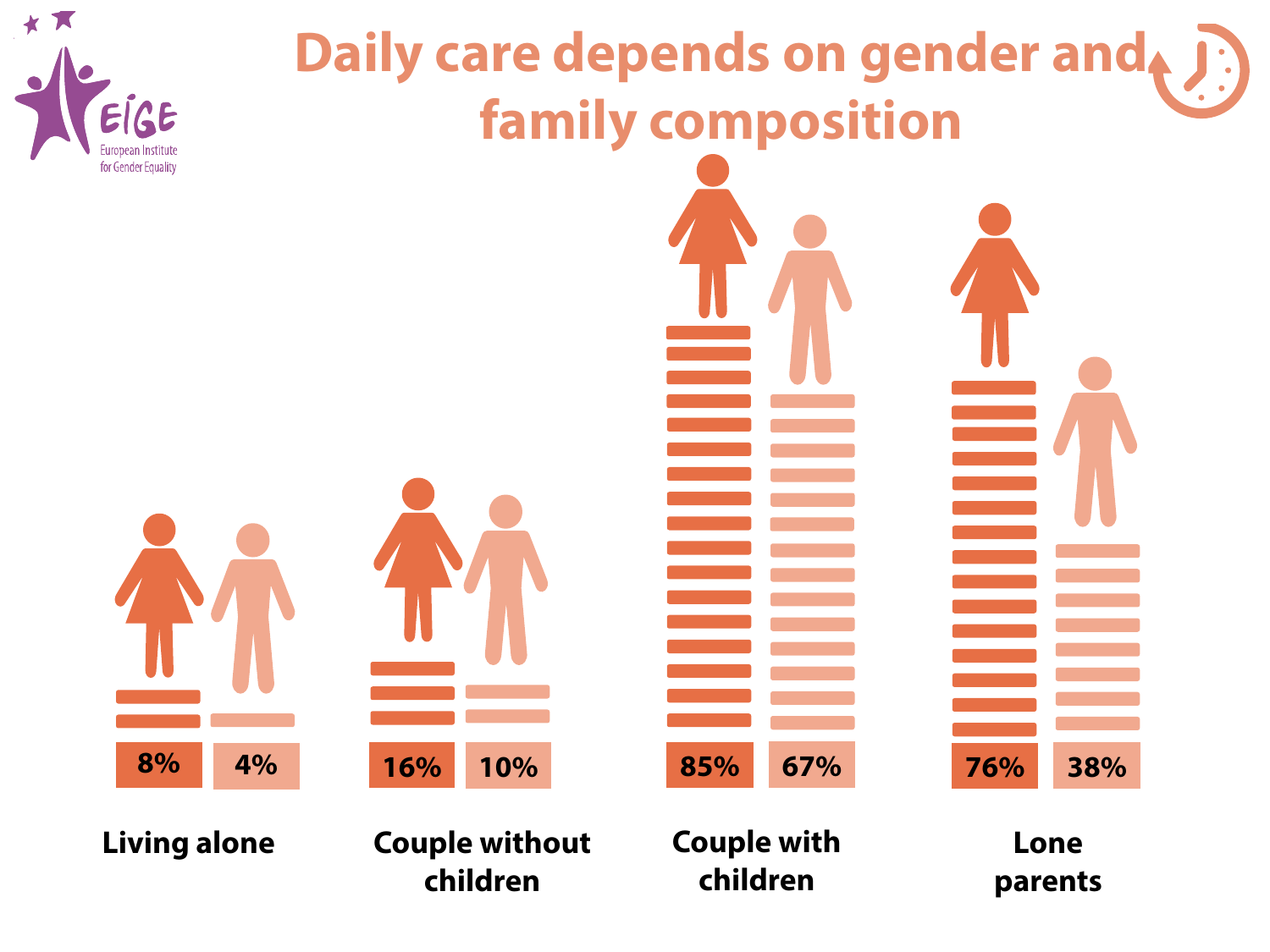



#### **Unpaid care is higher among non-EU born women**

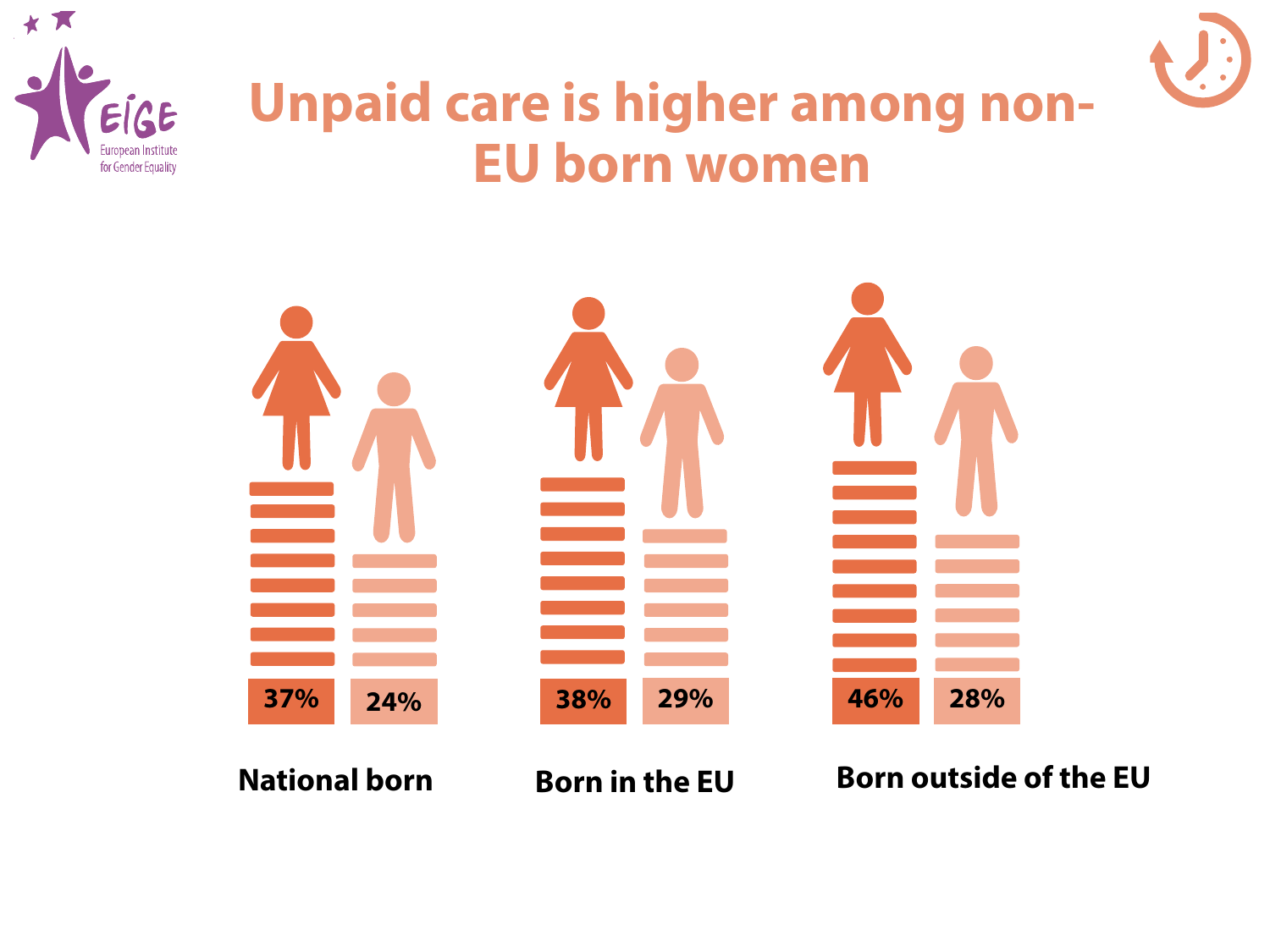

# **Gender gap in employment is the largest for couples with children**



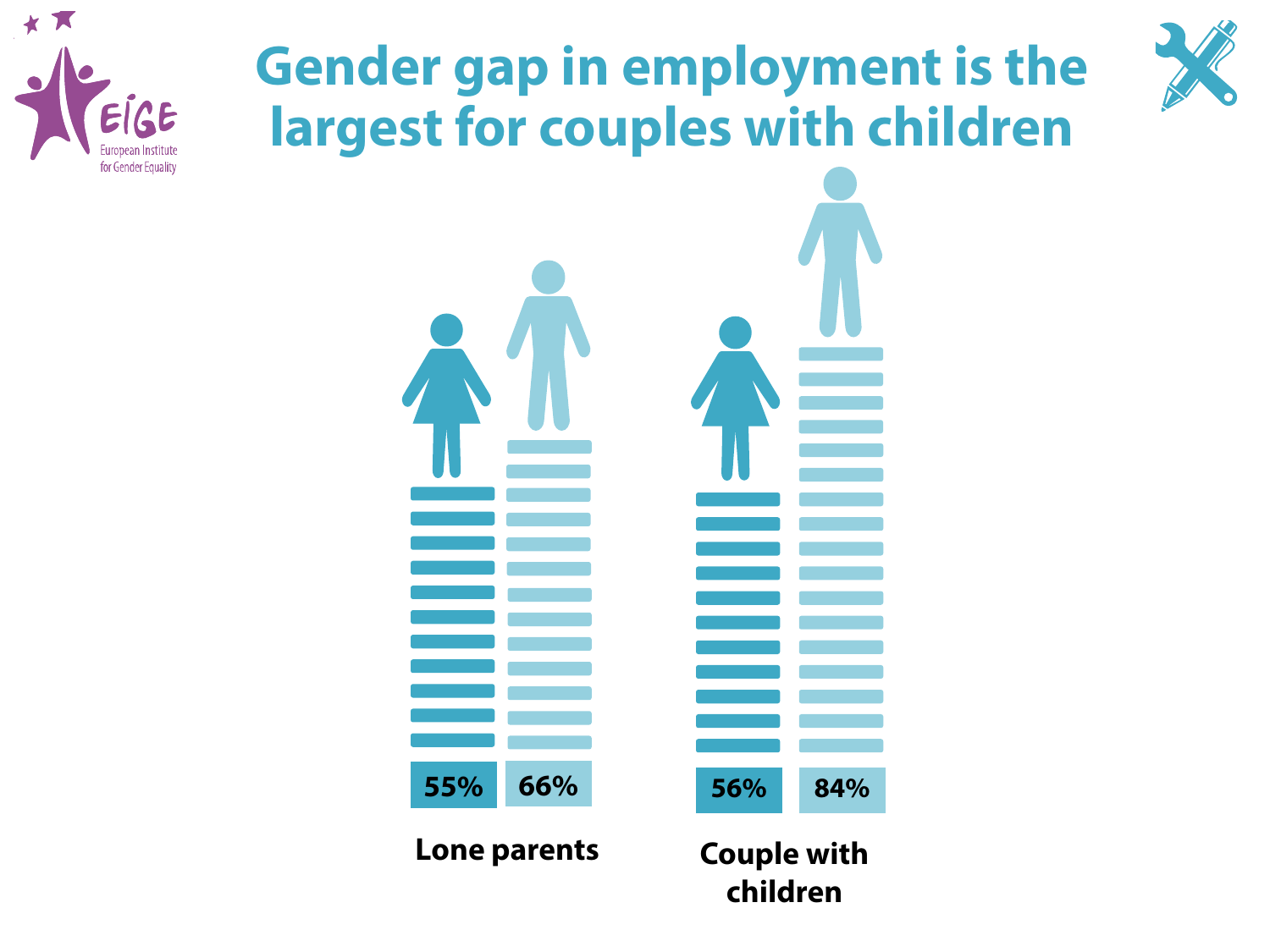

#### **Participation in employment is low for low educated women**

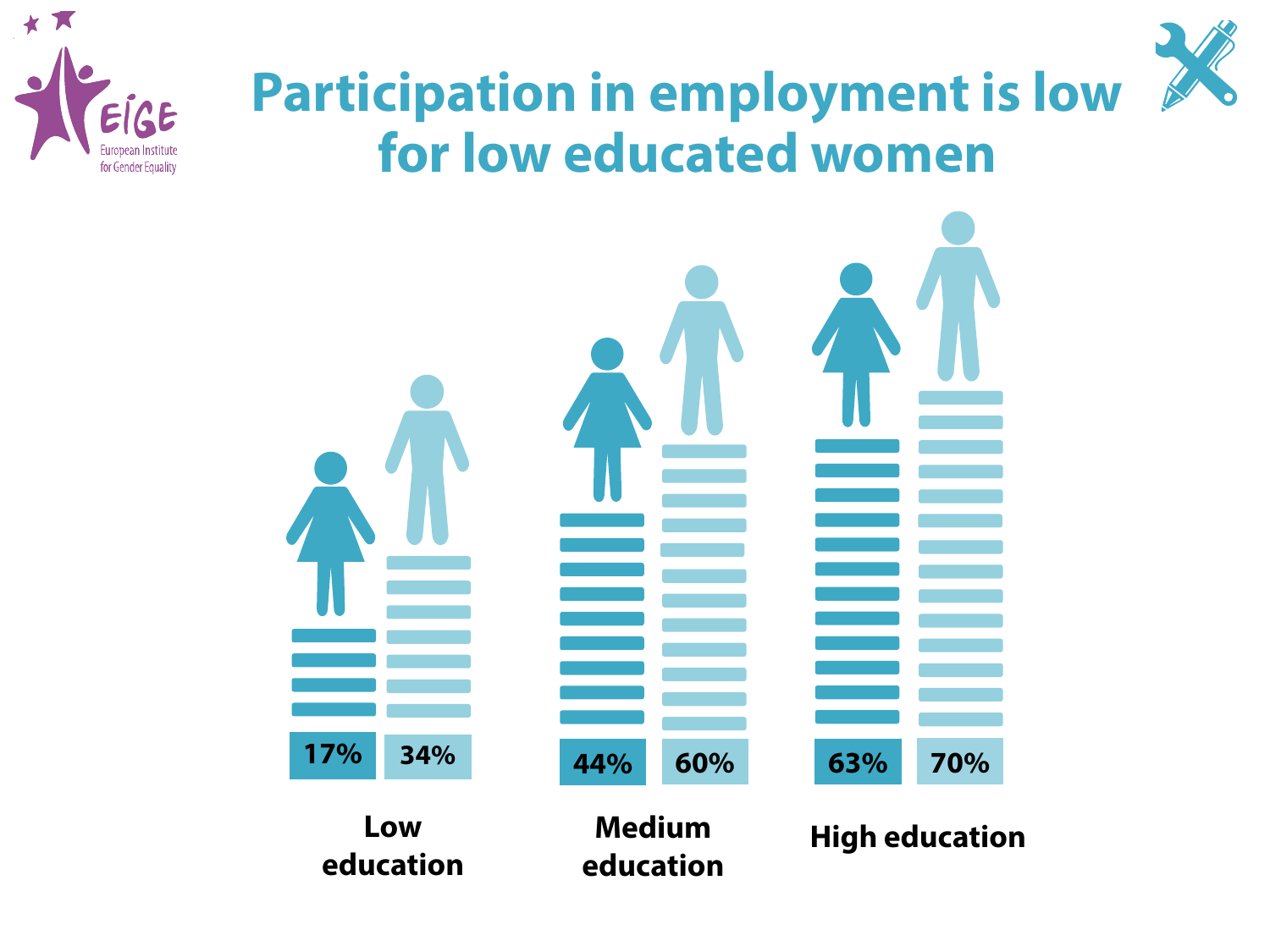

#### **Women with disabilities are disadvantaged in the labour market**



**People with disabilities**

**People without disabilities**

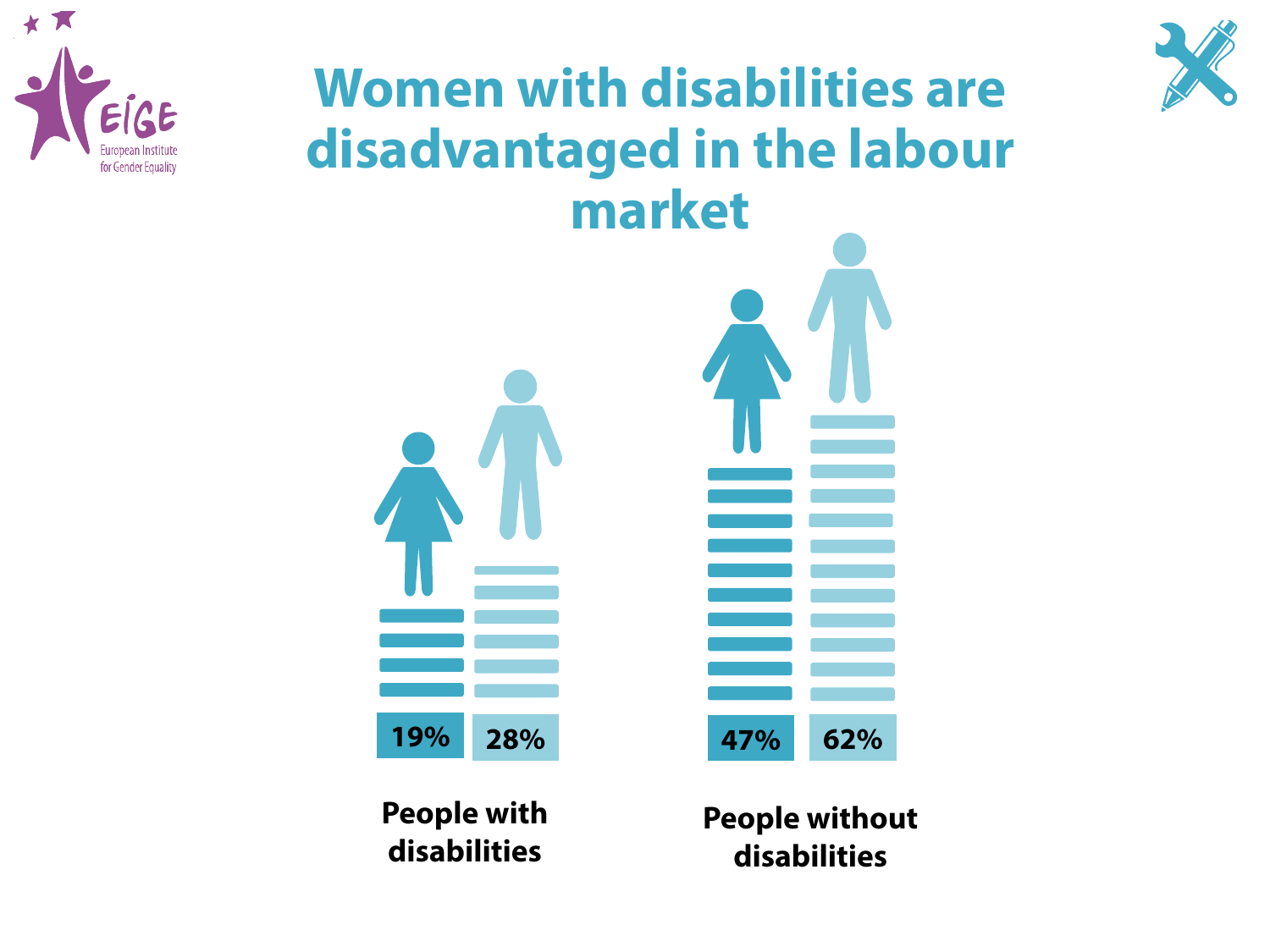

#### **Largest gender gap in monthly earnings is between lone parents**





**Gender gaps**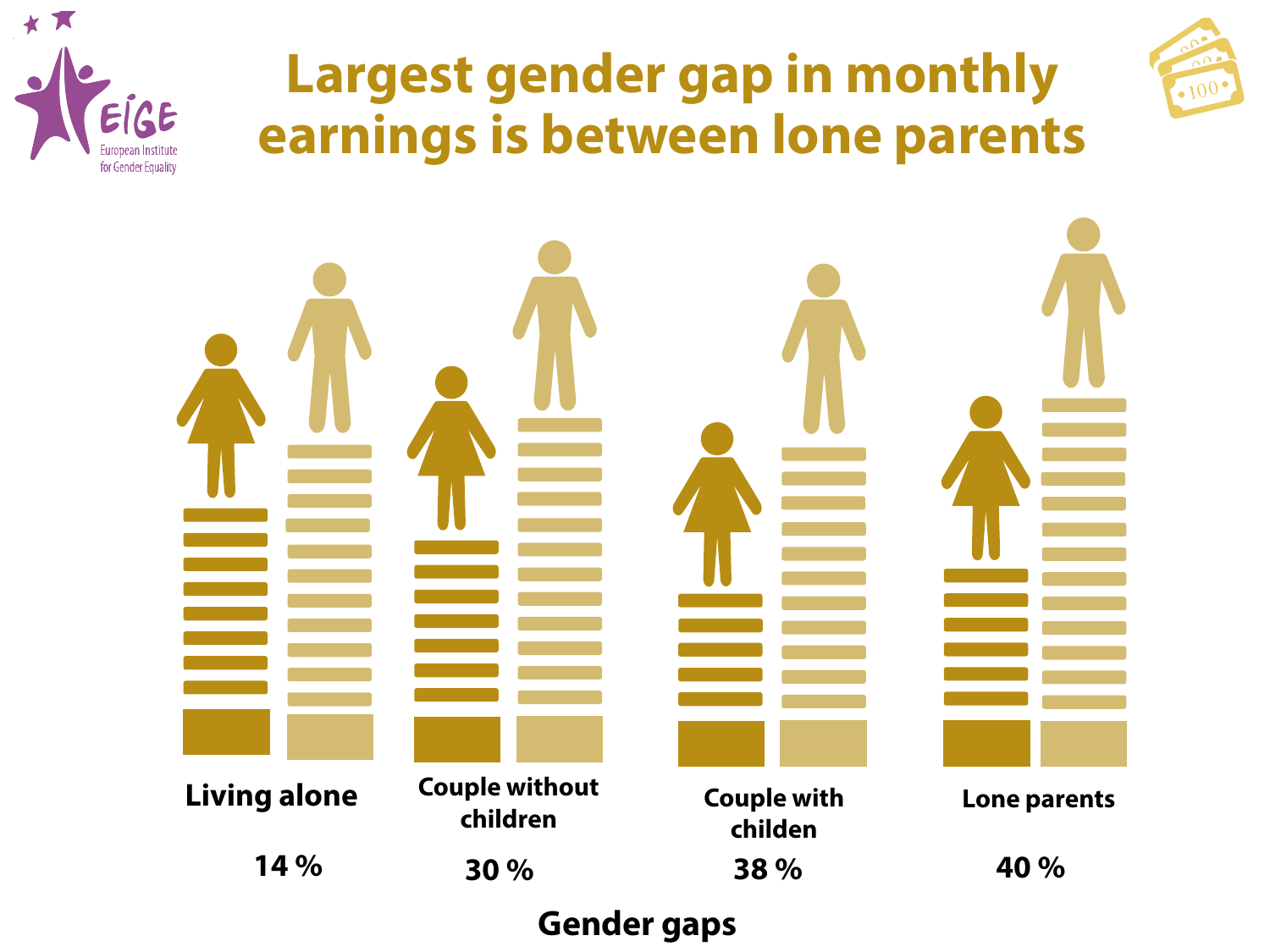

### **Acute gender gaps in the poverty rate at age 75+ in most countries**

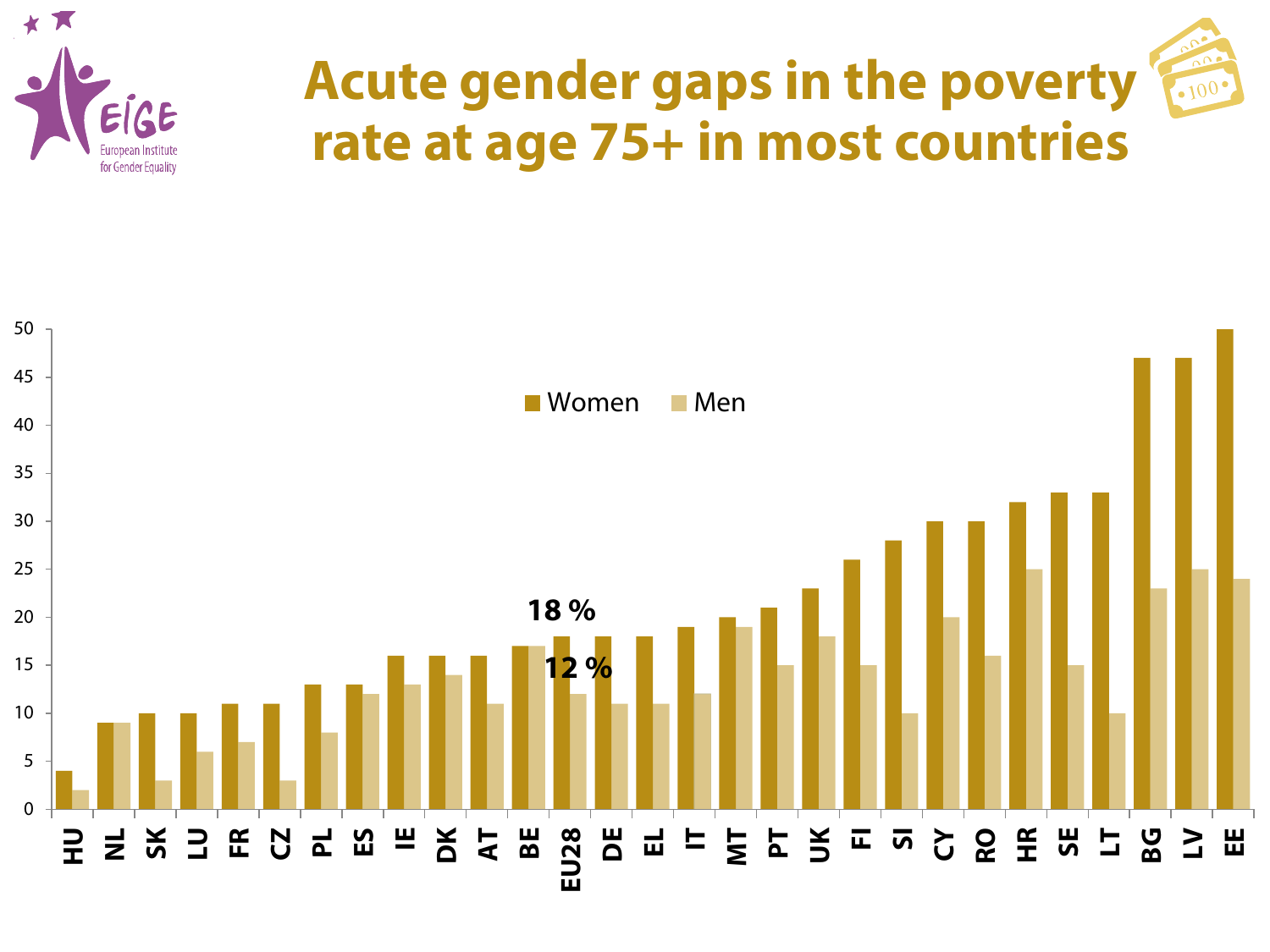

### **Policies need to reach everyone**

Gender is an underlying ground of all inequalities.

Implementation of gender and intersectional perspective helps to develop more equitable and effective policies.

We need more and better data for intersectional analysis.